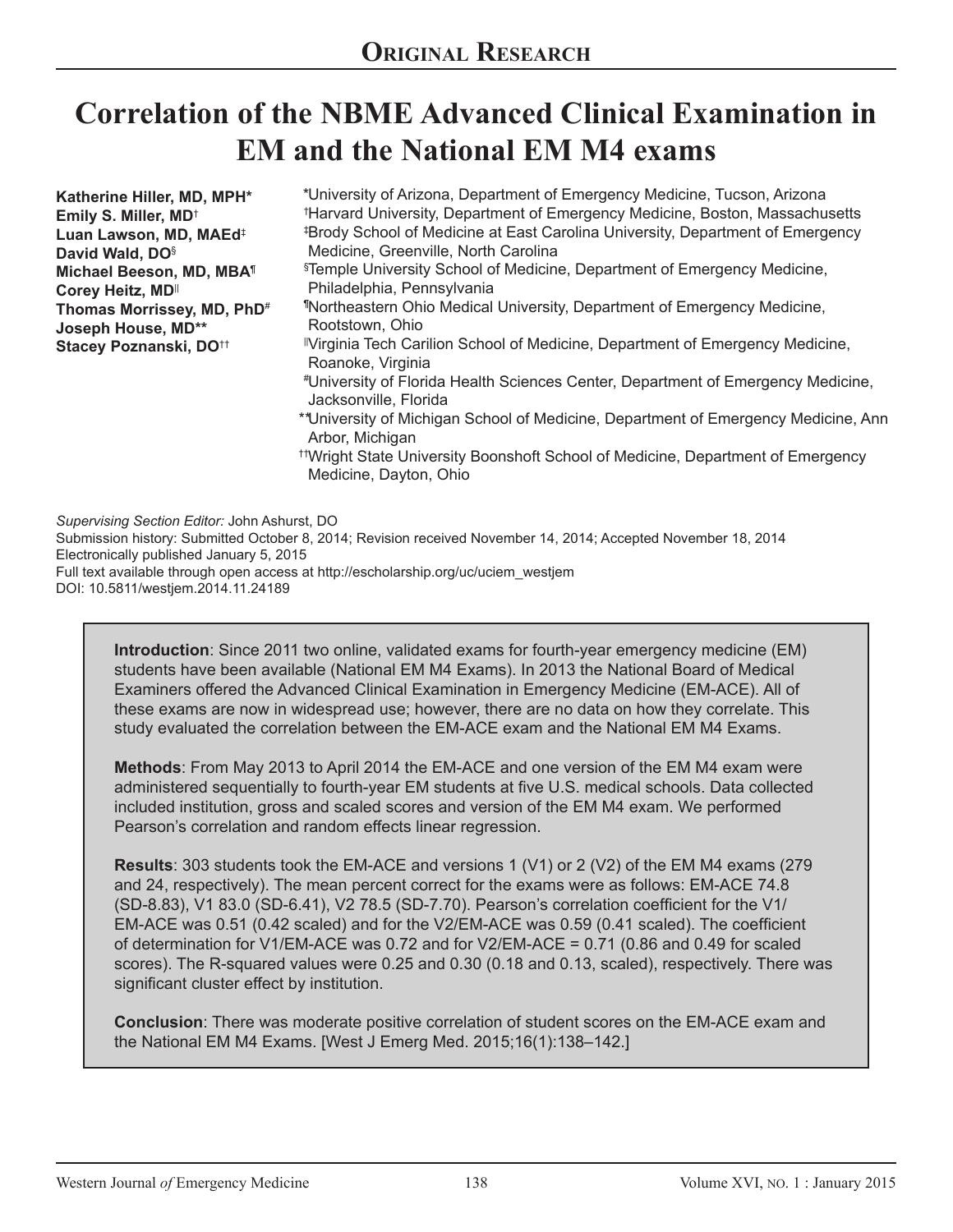## **INTRODUCTION**

Clerkship directors employ numerous methods to assess medical student performance during clinical rotations. These methods include direct observation, clinical feedback from supervisors, performance on written and/or oral examinations, simulation, and case presentations. A 2010 survey of emergency medicine (EM) clerkship directors revealed that the most commonly used methods in determining a medical student's clerkship grade are clinical performance assessment forms (used by 94% of clerkships) and written exams (used by 57% of clerkships).1 On average, written exam scores count for 24.5% of students' grades on an EM clerkship.<sup>1</sup> Unlike most other core clerkships (Surgery, Pediatrics, Obstetrics/Gynecology and Internal Medicine), until recently, EM has not had a nationally accepted, standardized exam such as the National Board of Medical Examiners "shelf exam," or Advanced Clinical Exam in Emergency Medicine (NBME EM-ACE). Historically, clerkship directors relied on creating their own exams for an end-of-rotation written assessment of medical knowledge. Most clerkship directors have no formal training in exam item writing, making the level of quality of these internal exams difficult to ascertain. Further, until 2006, when a standardized national fourth-year curriculum was published, there had been significant variability in the "core content" material for rotations at different venues.<sup>2</sup> This curriculum was updated in 2010.<sup>3</sup>

With a new national curriculum in place, the Clerkship Directors of Emergency Medicine (CDEM) released the first version (V1) of a national, standardized, end-ofrotation exam for fourth-year students in 2011 entitled the National EM M4 Exam (referred to by some as the CDEM Exam or Society for Academic Emergency Medicine tests exam).4,5 This exam was created to assess content in the published EM curriculum and consists of items written according to published item-writing guidelines.<sup>5</sup> CDEM released a second version (V2) of the National EM M4 Exam in 2012.<sup>6</sup> Both versions of the National EM M4 Exam are available online free of charge to all U.S. clerkship directors (www.saemtests.org).

In 2013, the NBME introduced the Emergency Medicine Advanced Clinical Exam (EM-ACE), which was written and developed by an NBME task force consisting of CDEM members with formal training in item writing. The EM-ACE was made available free of charge from its initial release in April 2013 until June 2014. Like the National EM M4 Exams, the NBME EM-ACE is based on content in the published fourth-year EM curriculum, making the curricula covered theoretically identical.<sup>2,3</sup>

Before a stable national curriculum was agreed upon, it was not possible to generate a standardized end-of-rotation assessment tool for EM students, and comparison of student performance across institutions was not feasible. The release of these end-of-rotation examinations represents the first opportunity for EM clerkship directors to be able to assess their students with a standardized, nationally

available assessment tool. Although both exams are based on the same national curriculum, it is unknown whether student performance on the NBME EM-ACE correlates with performance on the National EM M4 Exams. End-ofrotation exam scores are typically included in a student's summative grade report and may also be included in letters of evaluation for residency application. Understanding how scores on the NBME EM-ACE correlate with scores on the National EM M4 Exams would help inform educators and program directors about individual students and more importantly, enable comparison of students who have taken different exams. The objective of this study was to correlate medical student performance on the NBME EM-ACE with medical student performance on V1 and V2 of the National EM M4 Exams.

## **METHODS**

This multicenter, prospective, paired comparison study was performed across five U.S. allopathic medical schools from May 2014 to April 2014. All fourth-year medical students participating in a fourth-year EM rotation at the study sites were administered both the NBME EM-ACE and an EM M4 exam. The study sites varied with regard to having mandatory, selective or elective EM rotations, but were all four weeks long and used the standardized curriculum recommended by CDEM. Study sites administered either V1 or V2 of the EM M4 exam based upon site preference. Exams were taken consecutively within one day of each other, at the end of the rotation. Individual study sites determined which exam was administered first. Both exams were administered by the same clerkship coordinator or other administrator according to respective protocols developed by the NBME and CDEM. At all sites, students were aware that the EM M4 exam would count towards their grade, as per local institution protocol. Without longitudinal performance data or norms, most sites did not count NBME exam towards the final rotation grade; however, to encourage students to take the NBME exam seriously, some institutions advised students that although the NBME exam could not lower their grade, a strong performance would be reflected in their final evaluation. One institution used the NBME score for a small portion (5%) of the final course grade.

The clerkship director or coordinator collected deidentified data, which included institution, NBME gross score (percent correct, when available), NBME scaled score, the version of the EM M4 exam administered (V1 and V2) and the gross score on that exam. We pooled the data and calculated Pearson correlation coefficients for the NBME (gross and scaled) and EM M4 (V1 and V2) exam scores. Random effects linear regression with institution as the cluster variable was performed for both EM M4 versions.

We performed data collection in Microsoft Excel 2007. Data analysis was performed with StataMP 11.0 (College Station, TX).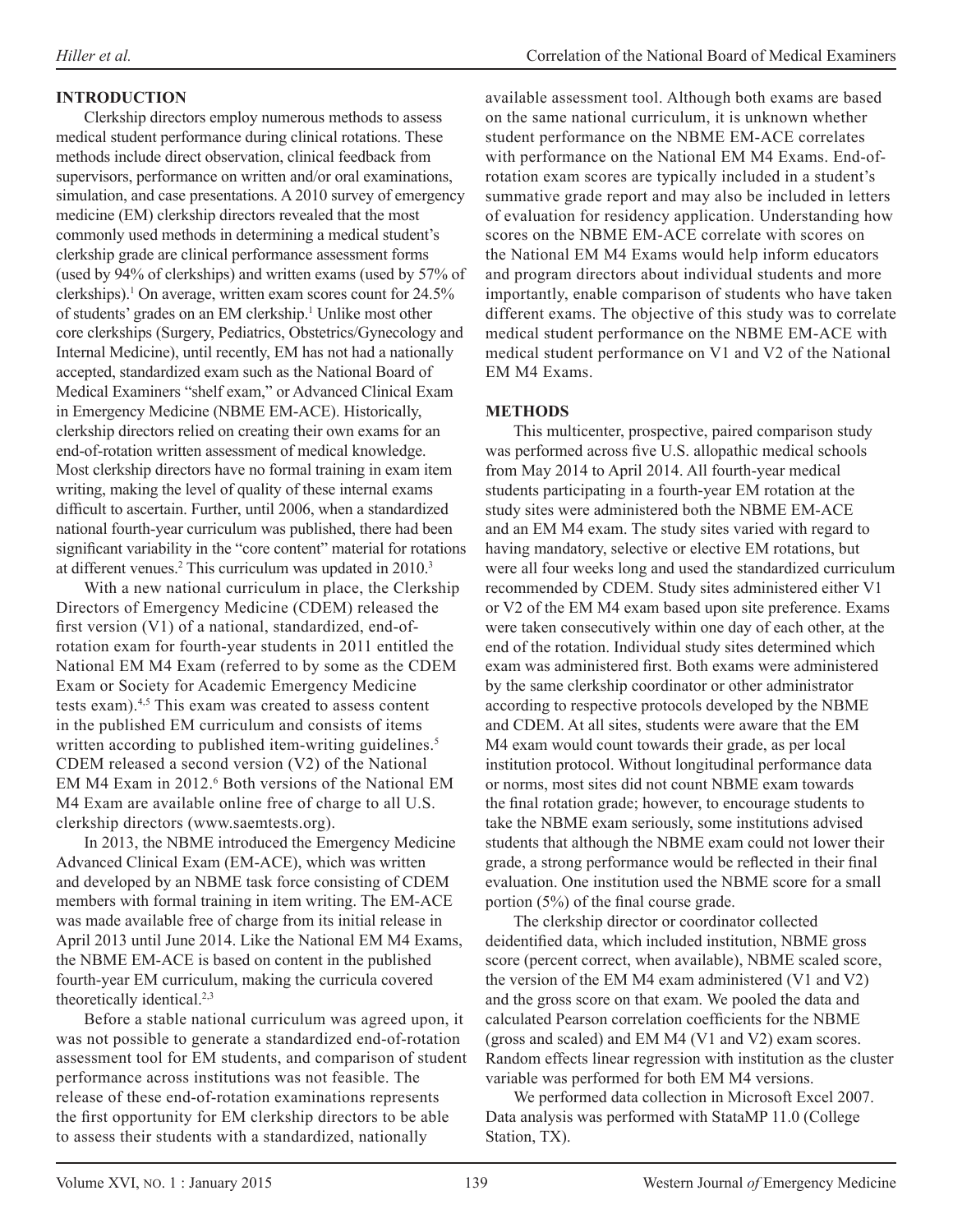This project was determined to be exempt from human subjects review by the University of Arizona Institutional Review Board.

#### **RESULTS**

Five institutions administered both the NBME EM-ACE and one version of the EM M4 exam to 303 fourthyear students at the end of their EM rotation. V1 of the EM M4 was administered to 279 students, and V2 to 24 students. This profile is similar to the national distribution of students who took V1 and V2 in 2013-14 (5060 and 787, respectively).<sup>7</sup> The mean NBME raw score was 74.8 (n=216; SD 8.83). The mean NBME scaled score for the entire cohort was 68.2 (SD 12.8). The mean EM M4 V1 raw score was  $83.0$  (n=279; SD 6.41), and the mean EM M4 V2 raw score was 78.5 (n=24, SD 7.80). We performed Pearson's correlations and linear regression on the NBME raw and scaled scores and V1 and V2 of the EM M4 exams. There was moderate positive correlation for all comparisons (Figures 1 and 2). There was a cluster effect for institution, so it was retained in the linear regression analysis for both the EM M4 versions (Table 1).

#### **DISCUSSION**

The availability of the NBME EM-ACE this past year is of great importance to our specialty. The NBME has provided internal validity data for the EM-ACE. However, the impact

the NBME EM-ACE will likely have necessitates assessment of external validity and reliability compared to what historically has been used as the assessment standard. This study represents the first step in this evolving process.

End-of-rotation exams play a high stakes role in medical student evaluations. Although they are imperfect tools in that they provide only partial assessment of a student's level of competence (namely, medical knowledge and problem solving), they remain one of few objective quantifiable tools available to medical student educators for assessment of a student's performance. A 2009 survey revealed that 88% of U.S. and Canadian internal medicine clerkships administer the NBME subject exam in medicine.<sup>8</sup> Final exam scores are often reported in a student's summative evaluation.

EM differs from other core clerkships in its position and timing in the medical school curriculum; not all schools require an EM rotation, and most EM rotations occur in the fourth year.<sup>1</sup> A 2014 survey of EM clerkship directors revealed that EM is a required rotation at 52% of medical schools.1 This percentage has risen from a similar survey in 2007, in which EM was a required rotation at only 36% of medical schools.<sup>9</sup> As medical schools increasingly adopt EM as a core clerkship, the need for standardized end-of-rotation exam options will likely continue to rise.

Many EM rotations are completed away from a student's home institution, either because the home institution lacks a robust academic EM training program, or because the student



**Figure 1.** Correlation of NBME EM-ACE and National EM M4 V1 and V2.

*EM*, emergency medicine; *V1*, first version; *V2*, second version; *NBME,* National Board of Medical Examiners; *EM-ACE,* Advanced Clinical Exam in Emergency Medicine



#### **Figure 2.** Correlation of NBME EM-ACE and National EM M4 V1 and V2.

*EM*, emergency medicine; *V1*, first version; *V2*, second version; *NBME,* National Board of Medical Examiners; *EM-ACE,* Advanced Clinical Exam in Emergency Medicine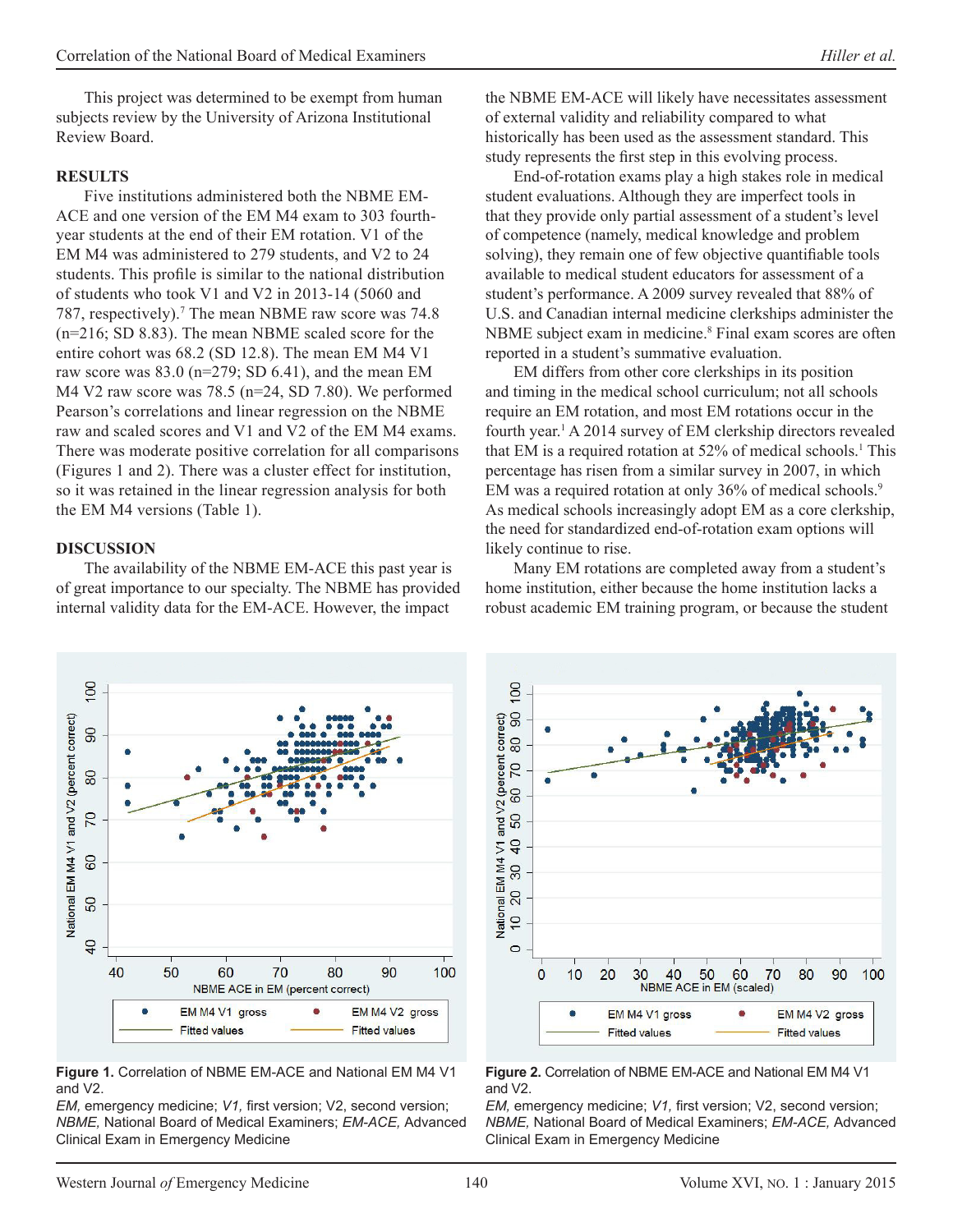| Comparison                     | Pearson's Correlation coefficient | R-squared value |
|--------------------------------|-----------------------------------|-----------------|
| NBME (raw) version V1 EM M4    | 0.51                              | 0.26            |
| NBME (scaled) version V1 EM M4 | 0.42                              | 0.18            |
| NBME (raw) version V2 EM M4    | 0.58                              | 0.30            |
| NBME (scaled) version V2 EM M4 | 0.41                              | 0.13            |

| Table 1. Pearson's correlation coefficient and R-squared values for the NBME EM-ACE (raw and scaled scores) and V1 and V2 of the |
|----------------------------------------------------------------------------------------------------------------------------------|
| EM M4 exam.                                                                                                                      |

*NBME,* National Board of Medical Examiners; *EM-ACE,* Advanced Clinical Exam in Emergency Medicine; *EM,* emergency medicine; *V1,* first version; V2, second version

chooses externships as audition rotations in preparation for entering the residency match. Scores from end-of-rotation exams are not only reported in end-of-rotation summative evaluations, but also frequently reflected in letters of recommendation from these externships. With EM being a popular specialty choice and competition for EM residency positions increasing, any objective measure of student performance has the potential to have a profound effect on a student's candidacy for residency.10 Correlation and comparison data between the NBME and EM M4 exams provides the ability to compare applicants who have taken different exams.

Importantly, cost is also a factor. As more medical schools require students to complete an EM clerkship, there may be increased use of the NBME EM-ACE. The exam was provided free to clerkships for the first year. Starting in July 2014, there has been a \$41 per student fee for use of this exam.<sup>11</sup> Some EM clerkships may have funding through their medical school or department to cover such expenses; however many EM clerkships likely do not have a readily available funding source for student exam fees. Schools may be even less likely to fund the exam for visiting externs. If the cost of the exam is deferred to students, this may limit a student's ability to accept externships. The National EM M4 Exams have been offered free of charge since their release and would remain a viable option for clerkship directors without access to funding for the NBME EM-ACE. The usage of the National EM M4 Exams is likely to remain common. It is notable that nationwide usage of the National EM M4 Exams has remained steady since the release of the NBME EM-ACE, reflecting a continued need for these exams.7 Given the high likelihood that both the NBME EM-ACE and the National EM M4 Exams will continue to be used to assess EM students, the ability to compare student performance on these exams is advantageous.

While it is not surprising that exams based on the same core curriculum and written by trained item writers would yield a positive correlation, the documentation of this correlation is helpful for the reasons discussed above. The observed positive correlation between student performance on the National EM M4 Exams and the NBME EM-ACE is also encouraging because it suggests that the National EM M4 Exams, which were created on a limited budget by national EM educators who volunteered their time and efforts, are able

to effectively assess medical student knowledge comparably to the EM exam offered by the NBME, which is considered the gold standard for student exams.

## **LIMITATIONS**

The first limitation to acknowledge is the validity of multiple-choice questions as a tool in the assessment of student performance. While multiple-choice written exam questions may only provide a partial assessment of medical knowledge and perhaps basic clinical reasoning skills, they are a routine part of assessment at virtually every level of training from grade school and high school, through college, medical school, residency, and the board certification and recertification processes. Even as newer assessment techniques, such as simulation and online interactive cases, continue to be developed, the multiple-choice question remains a frequently used assessment tool and piece of a student's overall assessment.

Another possible limitation of this study is that all of the authors were involved in the development of the National EM M4 Exams, and several were involved in the development of the NBME EM-ACE (KH, EM, LL, DW, CH). Theoretically, this could bias the results towards a positive correlation. It is unlikely that this bias, if present, altered the results of the study, as the population who took the test was heterogenous, geographically diverse, and the conclusion robust. Additionally, though the same item-writers were working with the same curriculum and core content, the items themselves were vetted and edited by an outside organization (NBME) and the process of item writing itself was significantly different in the two systems.

An additional limitation of this study is that the data provided by the NBME came in the form of raw data (percent correct) for the first six months of the study, but was not available as such for the last half of the study. Scaled scores were available retrospectively for the first half of the study and from October until completion of data collection. We chose to report both the raw and scaled score correlations, however, the NBME will only be reporting scaled scores going forward. As noted above, correlation existed for both raw score and scaled score data.

The number of students completing V2 was low (n=24) compared the number of students completing V1 (n=279). This ratio is in line with the ratio of V1 and V2 exams that have been completed since inception, 5,060 and 787, respectively.<sup>7</sup> Future